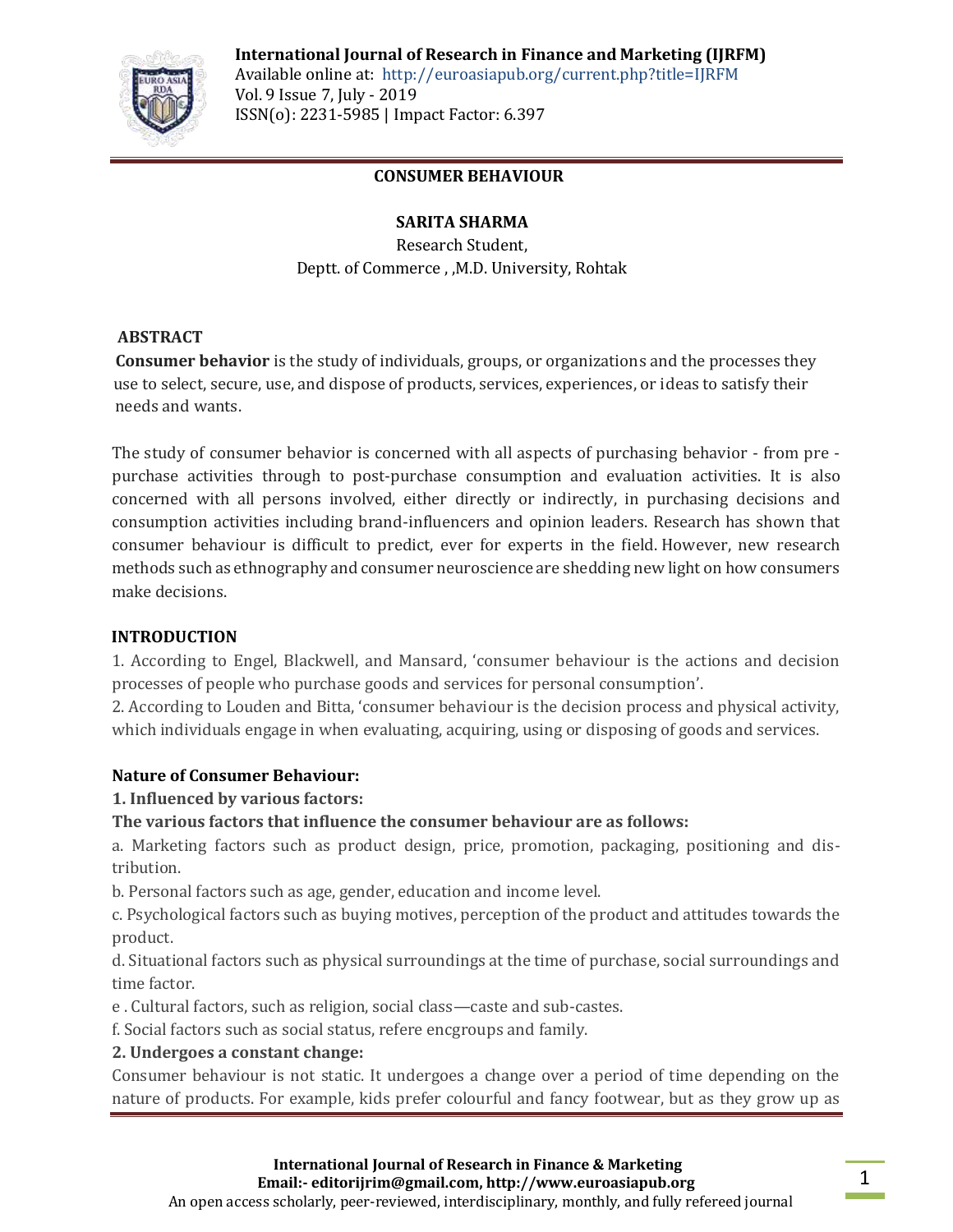teenagers and young adults, they prefer trendy footwear, and as middle-aged and senior citizens they prefer more sober footwear. The change in buying behaviour may take place due to several other factors such as increase in income level, education level and marketing factors.

### **3. Varies from consumer to consumer:**

All consumers do not behave in the same manner. Different consumers behave differently. The differences in consumer behaviour are due to individual factors such as the nature of the consumers, lifestyle and culture. For example, some consumers are technoholics. They go on a shopping and spend beyond their means.

#### **4. Varies from region to region and country to county:**

The consumer behaviour varies across states, regions and countries. For example, the behaviour of the urban consumers is different from that of the rural consumers. A good number of rural consumers are conservative in their buying behaviours.

The rich rural consumers may think twice to spend on luxuries despite having sufficient funds, whereas the urban consumers may even take bank loans to buy luxury items such as cars and household appliances. The consumer behaviour may also varies across the states, regions and countries. It may differ depending on the upbringing, lifestyles and level of development.

### **5. Information on consumer behaviour is important to the marketers:**

Marketers need to have a good knowledge of the consumer behaviour. They need to study the various A positive consumer behaviour leads to a purchase decision. A consumer may take the decision of buying a product on the basis of different buying motives. The purchase decision leads to higher demand, and the sales of the marketers increase. Therefore, marketers need to influence consumer behaviour to increase their purchases.

### **6. Leads to purchase decision:**

A positive consumer behaviour leads to a purchase decision. A consumer may take the decision of buying a product on the basis of different buying motives. The purchase decision leads to higher demand, and the sales of the marketers increase. Therefore, marketers need to influence consumer behaviour to increase their purchases.

### **7. Varies from product to product:**

Consumer behaviour is different for different products. There are some consumers who may buy more quantity of certain items and very low or no quantity of other items. For example, teenagers may spend heavily on products such as cell phones and branded wears for snob appeal, but may not spend on general and academic reading. A middle- aged person may spend less on clothing, but may invest money in savings, insurance schemes, pension schemes, and so on.

### **8. Improves standard of living:**

The buying behaviour of the consumers may lead to higher standard of living. The more a person buys the goods and services, the higher is the standard of living. But if a person spends less on goods and services, despite having a good income, they deprives themselves of higher standard of living.

#### **9. Reflects status:**

The consumer behaviour is not only influenced by the status of a consumer, but it also reflects it. The consumers who own luxury cars, watches and other items are considered belonging to a higher status. The luxury items also give a sense of pride to the owners.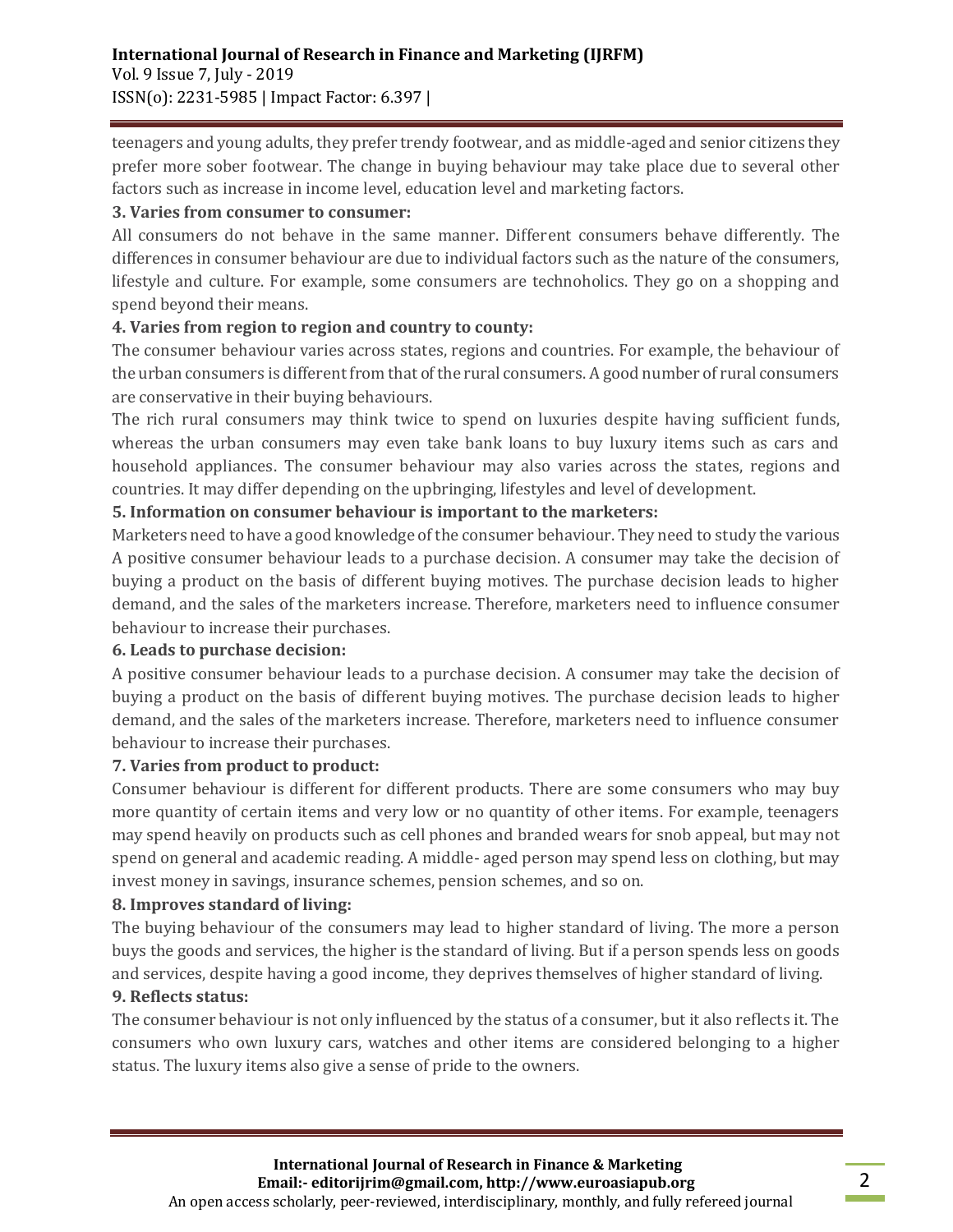### **International Journal of Research in Finance and Marketing (IJRFM)**  Vol. 9 Issue 7, July - 2019 ISSN(o): 2231-5985 | Impact Factor: 6.397 |

#### **FACTOR AFFECTING CONSUMER BEHAVIOUR**

To fully understand how consumer behavior affects marketing, it's vital to understand the three factors that affect consumer behavior: psychological, personal, and social.

#### **Psychological Factors**

In daily life, consumers are being affected by many issues that are unique to their thought process. Psychological factors can include perception of a need or situation, the person's ability to learn or understand information, and an individual's attitude. Each person will respond to a marketing message based on their perceptions and attitudes. Therefore, marketers must take these psychological factors into account when creating campaigns, ensuring that their campaign will appeal to their target audience.

#### **Personal Factors**

Personal factors are characteristics that are specific to a person and may not relate to other people within the same group. These characteristics may include how a person makes decisions, their unique habits and interests, and opinions. When considering personal factors, decisions are also influenced by age, gender, background, culture, and other personal issues.

For example, an older person will likely exhibit different consumer behaviors than a younger person, meaning they will choose products differently and spent their money on items that may not interest a younger generation.

#### **Social Factors**

The third factor that has a significant impact on consumer behavior is social characteristics. Social influencers are quite diverse and can include a person's family, social interaction, work or school communities, or any group of people a person affiliates with. It can also include a person's social class, which involves income, living conditions, and education level. The social factors are very diverse and can be difficult to analyze when developing marketing plans.

However, it is critical to consider the social factors in consumer behavior, as they greatly influence how people respond to marketing messages and make purchasing decisions. For example, how using a famous spokesperson can influence buyers.

### **Importance of Consumer Behaviour to business managers**

- To decide where the service or product would be made available for easy access of consumers.
- To decide the price at which the consumers would be ready to buy that product or service.
- To To design the best possible product or service that fully satisfies consumer's needs and demands.
- find out the best method of promotion that will prove to be effective to attract customers to buy a product.
- To understand why, when, how, what and other factors that influence buying decision of the consumers.

### **Importance of Consumer Behaviour to Marketers**

- To understand Buying Behaviour of consumers
- $\triangleright$  To create and retain customers though online stores
- To **Understand** the factors influencing Consumer's buying Behaviour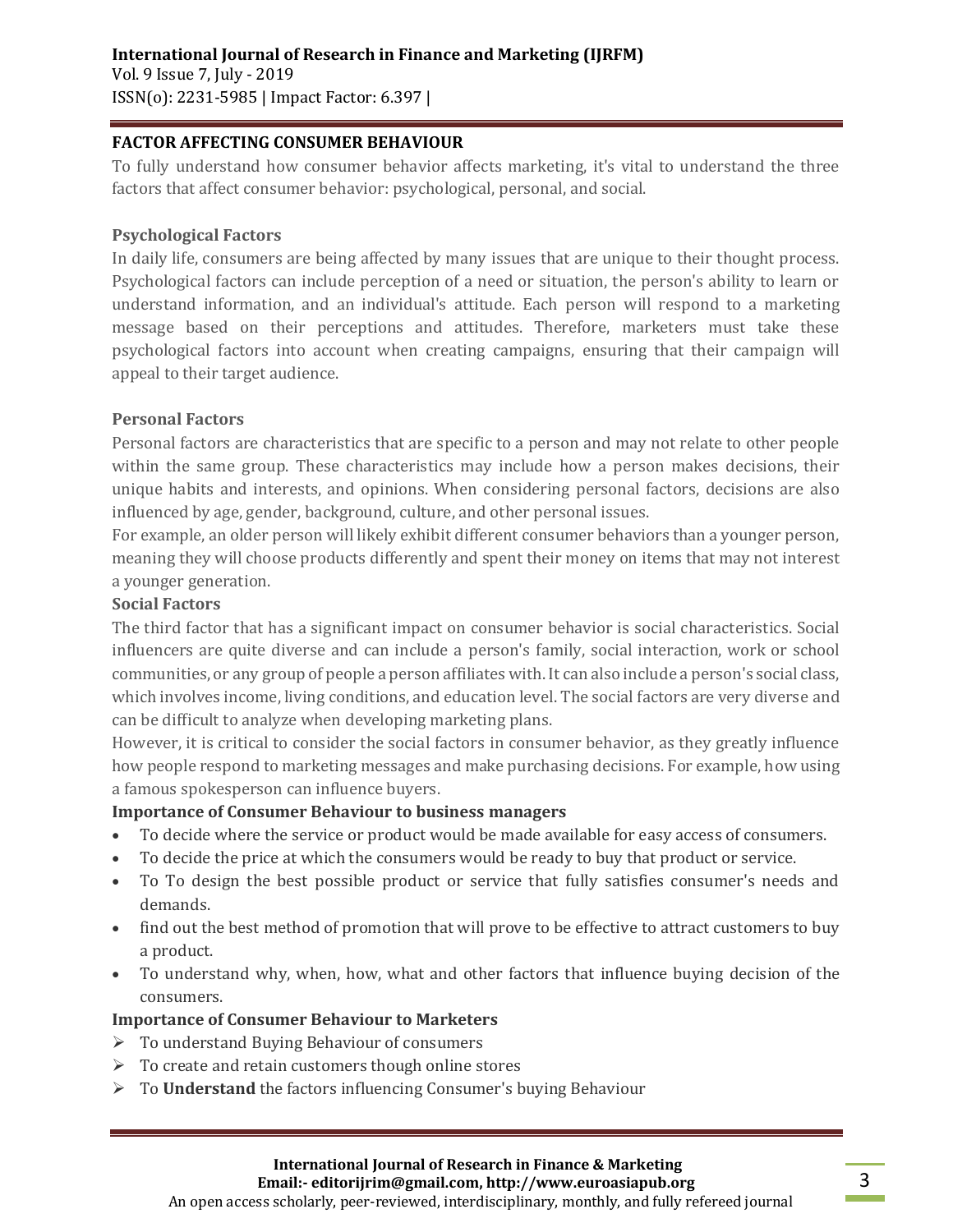# **International Journal of Research in Finance and Marketing (IJRFM)**

Vol. 9 Issue 7, July - 2019 ISSN(o): 2231-5985 | Impact Factor: 6.397 |

- $\triangleright$  To understand the consumer's decision to dispose a product or services
- $\triangleright$  To increase the knowledge of sales person influence consumer to buy product
- $\triangleright$  To help marketers to sale of product and create focused marketing strategies

Stages in Consumer Decision Making Process

# **A consumer goes through several stages before purchasing a product or service.**



- 1. **Step 1 -** Need is the most important factor which leads to buying of products and services. Need infact is the catalyst which triggers the buying decision of individuals. An individual who buys cold drink or a bottle of mineral water identifies his/her need as thirst. However in such cases steps such as information search and evaluation of alternatives are generally missing. These two steps are important when an individual purchases expensive products/services such as laptop, cars, mobile phones and so on.
- 2. **Step 2 -** When an individual recognizes his need for a particular product/service he tries to gather as much information as he can.

An individual can acquire information through any of the following sources:

- Personal Sources He might discuss his need with his friends, family members, co workers and other acquaintances.
- Commercial sources Advertisements, sales people (in Tim's case it was the store manager), Packaging of a particular product in many cases prompt individuals to buy the same, Displays (Props, Mannequins etc)
- Public sources Newspaper, Radio, Magazine
- Experiential sources Individual's own experience, prior handling of a particular product (Tim would definitely purchase a Dell laptop again if he had already used one)
- 3. **Step 3 -** The next step is to evaluate the various alternatives available in the market. An individual after gathering relevant information tries to choose the best option available as per his need, taste and pocket.
- 4. **Step 4 -** After going through all the above stages, customer finally purchases the product.
- 5. **Step 5 -** The purchase of the product is followed by post purchase evaluation. Post purchase evaluation refers to a customer's analysis whether the product was useful to him or not, whether the product fulfilled his need or not?